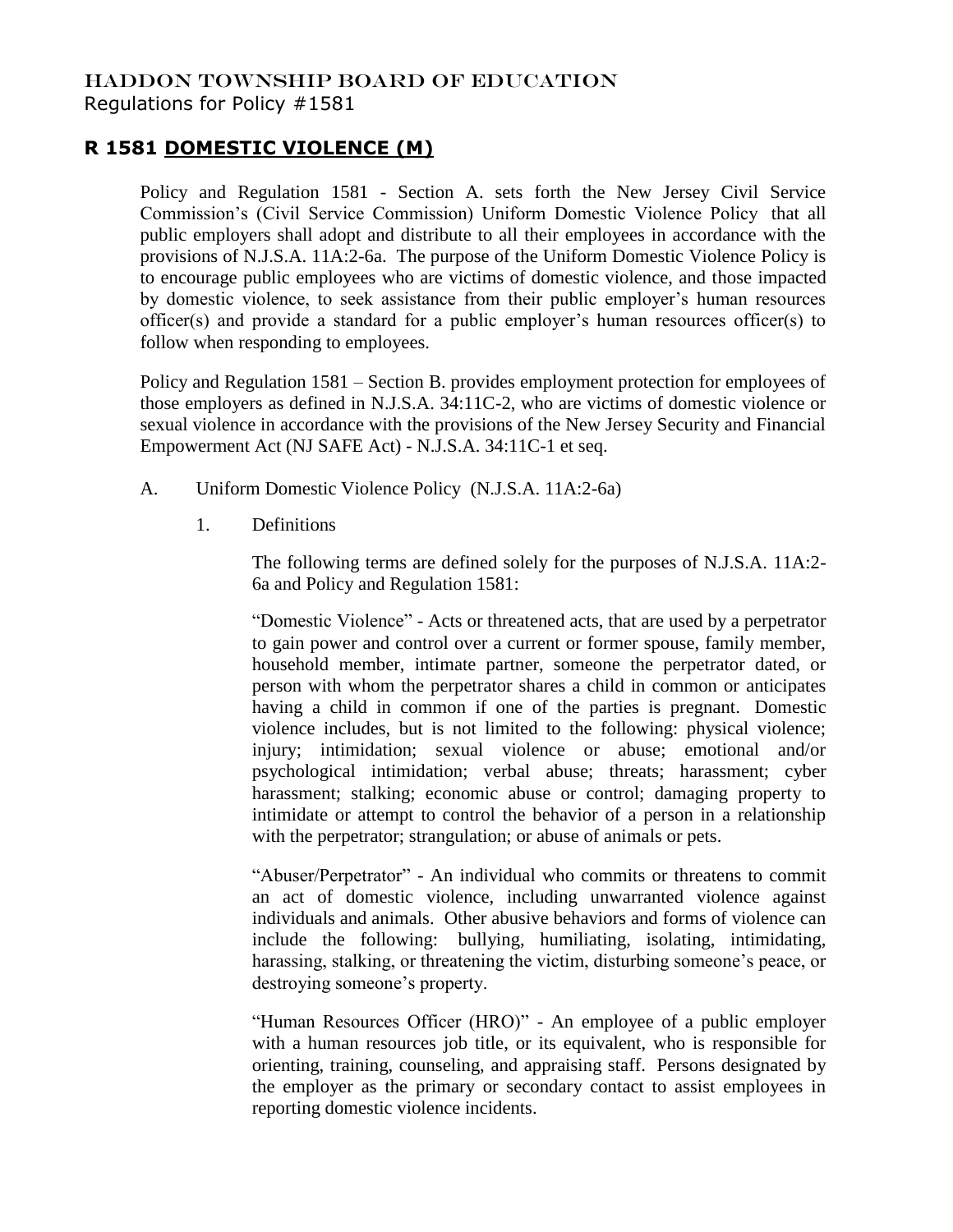"Intimate Partner" - Partners of any sexual orientation or preference who have been legally married or formerly married to one another, have a child or children in common, or anticipate having a child in common if one party is pregnant. Intimate partner also includes those who live together or have lived together, as well as persons who are dating or have dated in the past.

"Temporary Restraining Order (TRO)" - A civil court order issued by a judge to protect the life, health, or well-being of a victim. TROs can prohibit domestic violence offenders from having contact with victims, either in person or through any means of communication, including third parties. TROs also can prohibit offenders from a victim's home and workplace. A violation of a TRO may be a criminal offense. A TRO will last approximately ten business days, or until a court holds a hearing to determine if a Final Restraining Order (FRO) is needed. In New Jersey, there is no expiration of a FRO.

"Victim" - A person who is eighteen years of age or older or who is an emancipated minor and who has been subjected to domestic violence by a spouse, former spouse, or any other person who is a present household member or was at any time a household member. A victim of domestic violence is also any person, regardless of age, who has been subjected to domestic violence by one of the following factors: a person with whom the victim has a child in common; a person with whom the victim anticipates having a child in common, if one of the parties is pregnant; and a person with whom the victim has had a dating relationship.

"Workplace-Related Incidents" - Incidents of domestic violence, sexual violence, dating violence, and stalking, including acts, attempted acts, or threatened acts by or against employees, the families of employees, and/or their property, that imperil the safety, well-being, or productivity of any person associated with a public employee in the State of New Jersey, regardless of whether the act occurred in or outside the organization's physical workplace. An employee is considered to be in the workplace while in or using the resources of the employer. This includes, but is not limited to: facilities; work sites; equipment; vehicles; or while on workrelated travel.

2. Persons Covered Under N.J.S.A. 11A:2-6a and Policy and Regulation 1581

All New Jersey public employees are covered under N.J.S.A. 11A:2-6a and Policy and Regulation 1581 – Section A. A State of New Jersey public employer is any State, county, municipality, school district, or other political subdivision thereof, and any agency, authority, or instrumentality of the foregoing. Casual/seasonal employees, interns, volunteers, and temporary employees of any public employer at any workplace location are also covered under N.J.S.A. 11A:2-6a and Regulation 1581 – Section A.

- 3. Responsibility of Employer to Designate a Human Resources Officer (HRO)
	- a. All public employers shall designate an HRO to assist employees who are victims of domestic violence.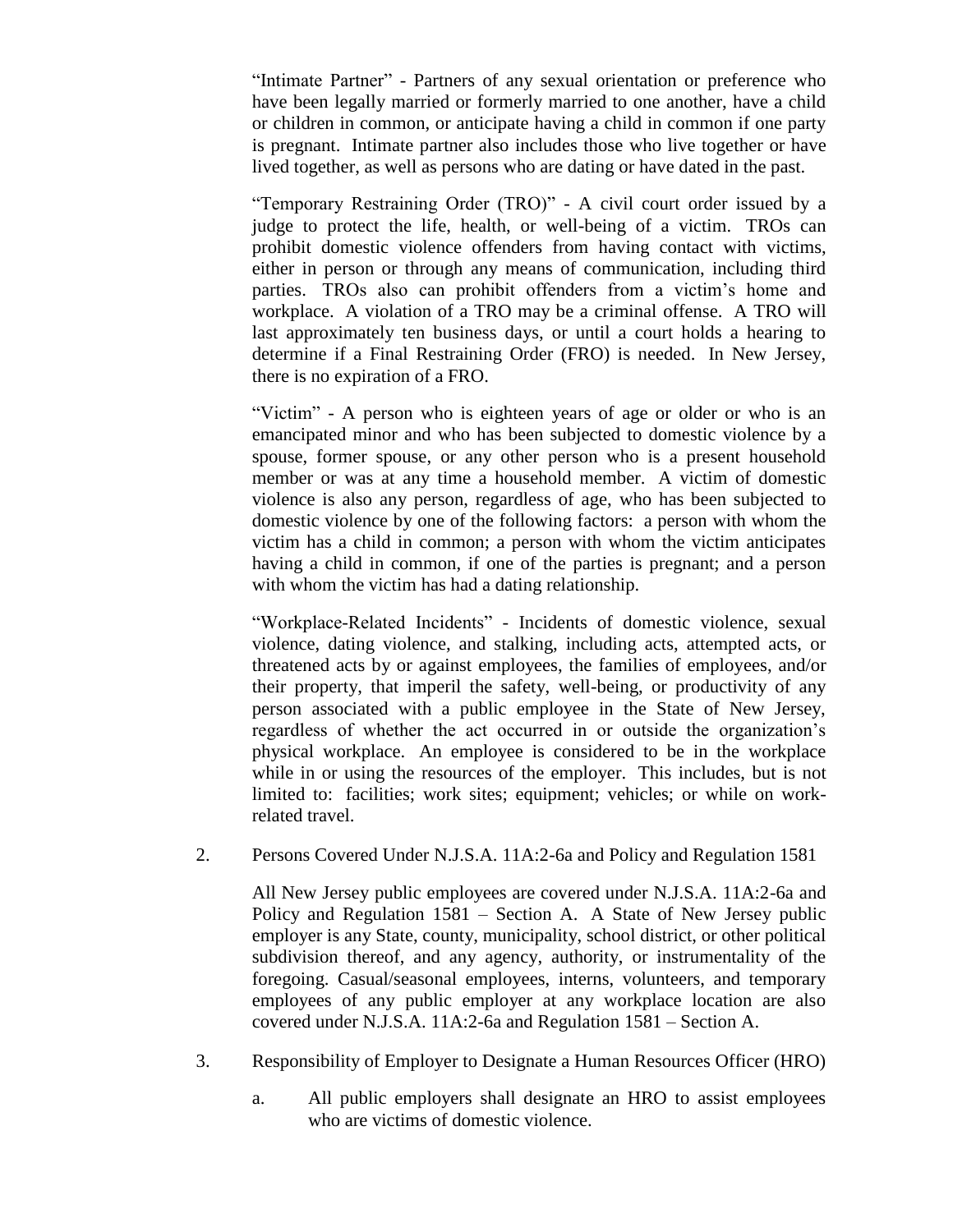- b. The designated HRO must receive training on responding to and assisting employees who are domestic violence victims in accordance with Policy and Regulation 1581 – Section A. Should the HRO be unavailable at any time, the employer must designate a secondary HRO, who must also be appropriately trained to respond and assist domestic violence victims pursuant to Policy and Regulation 1581.
- c. Managers and supervisors are often aware of circumstances involving an employee who is experiencing domestic violence. Managers and supervisors are required to refer any employee who is experiencing domestic violence or who report witnessing domestic violence to the designated HRO. Managers and supervisors must maintain confidentiality, to the extent possible, and be sensitive, compassionate, and respectful to the needs of persons who are victims of domestic violence.
	- (1) The name and contact information of the designated HRO must be provided to all employees.
- d. Policy and Regulation 1581 Section A. does not supersede applicable laws, guidelines, standard operating procedures, internal affairs policies, or New Jersey Attorney General directives and guidelines that impose a duty to report.
	- (1) For example, if there is any indication a child may also be a victim, reporting is mandatory to the Department of Children and Families, Child Protection and Permanency, under N.J.S.A. 9:6-8.13.
- 4. Domestic Violence Reporting Procedure
	- a. Employees who are victims of domestic violence are encouraged to seek immediate assistance from their HRO.
	- b. Employees who have information about or witness an act of domestic violence against an employee are encouraged to report that information to the designated HRO, unless the employee is required to report the domestic violence pursuant to applicable laws, guidelines, standard operating procedures, internal affairs policies, or New Jersey Attorney General directives and guidelines that impose a duty to report, in which case the employee must report to the appropriate authority in addition to reporting to the designated HRO.
	- c. Nothing in Policy and Regulation 1581 Section A. shall preclude an employee from contacting 911 in emergency situations. HROs shall remind employees to contact 911 if they feel they are in immediate danger.
	- d. Each designated HRO shall:
		- (1) Immediately respond to an employee upon request and provide a safe and confidential location to allow the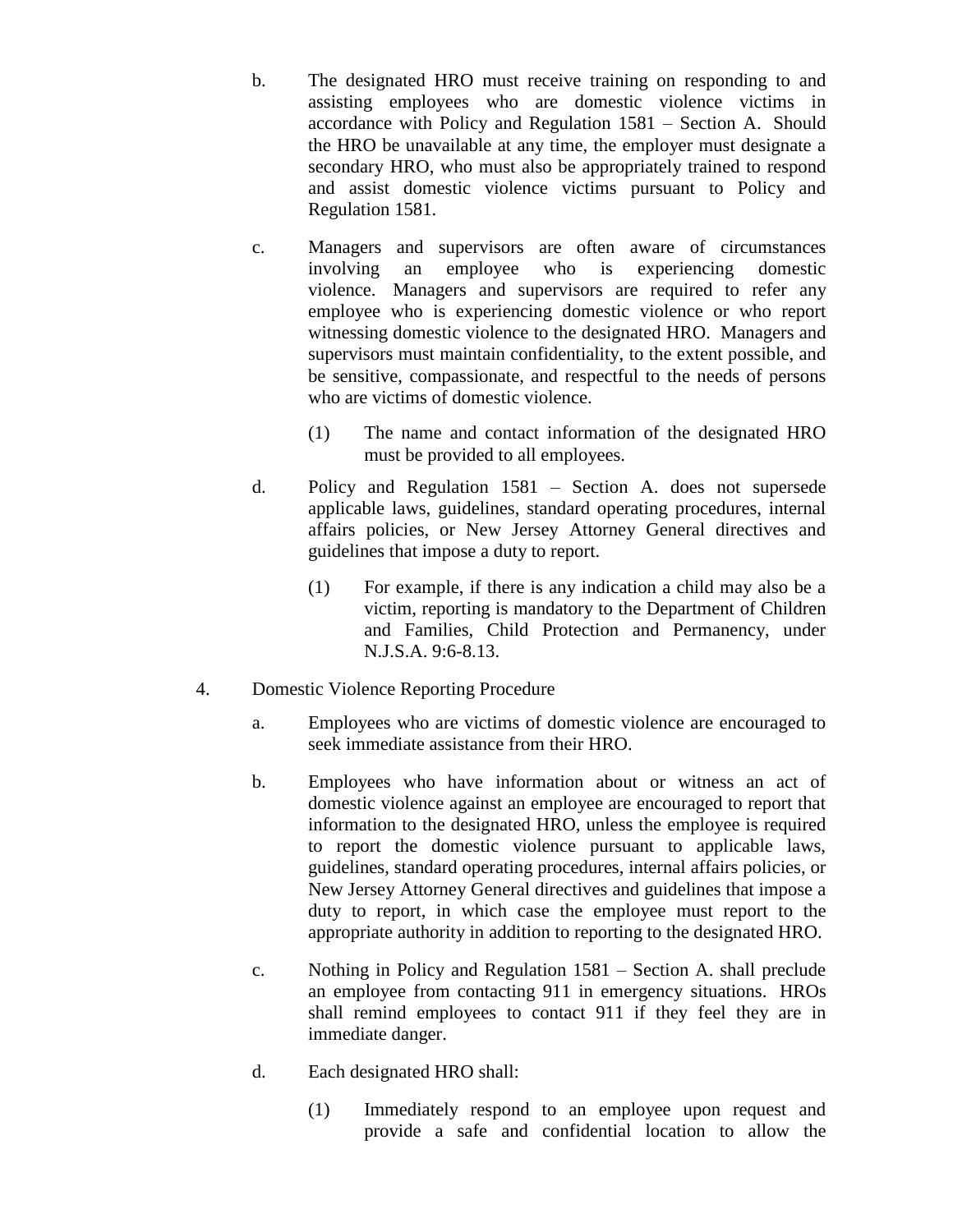employee to discuss the circumstances surrounding the domestic violence incident and the request for assistance.

- (2) Determine whether there is an imminent and emergent need to contact 911 and/or local law enforcement.
- (3) Provide the employee with resource information and a confidential telephone line to make necessary calls for services for emergent intervention and supportive services, when appropriate. The HRO or the employee can contact the appropriate Employee Assistance Program to assist with securing resources and confidential services.
- (4) Refer the employee to the provisions and protections of the New Jersey Security and Financial Empowerment Act, N.J.S.A. 34:11C-1 et seq. (NJ SAFE Act), referenced in Regulation 1581 - Section B.
- (5) In cases where domestic violence involved a sexual touching or sexual assault between State employees, the HRO is also required to report the incident to their agency's Equal Employment Opportunity (EEO) Officer or Title IX Officer, as appropriate.
- (6) If there is a report of sexual assault or abuse, the victim should be offered the services of the New Jersey State Sexual Assault Response Team.
- (7) Maintain the confidentiality of the employee and all parties involved, to the extent practical and appropriate under the circumstances, pursuant to A.5. below.
- (8) Upon the employee's consent, the employee may provide the HRO with copies of any TROs, FROs, and/or civil restraint agreements that pertain to restraints in the work place and ensure that security personnel are aware of the names of individuals who are prohibited from appearing at the work location while the employee who sought the restraining order is present. All copies of TROs and FROs must be kept in a separate confidential personnel file.
- 5. Confidentiality Policy
	- a. In responding to reports of domestic violence, the HRO shall seek to maintain confidentiality to protect an employee making a report of, witnessing, or experiencing domestic violence, to the extent practical and appropriate under the circumstances and allowed by law.
	- b. No provision of Policy and Regulation 1581 Section A. shall supersede applicable laws, guidelines, standard operating procedures, internal affairs policies, or New Jersey Attorney General directives and guidelines that impose a duty to report.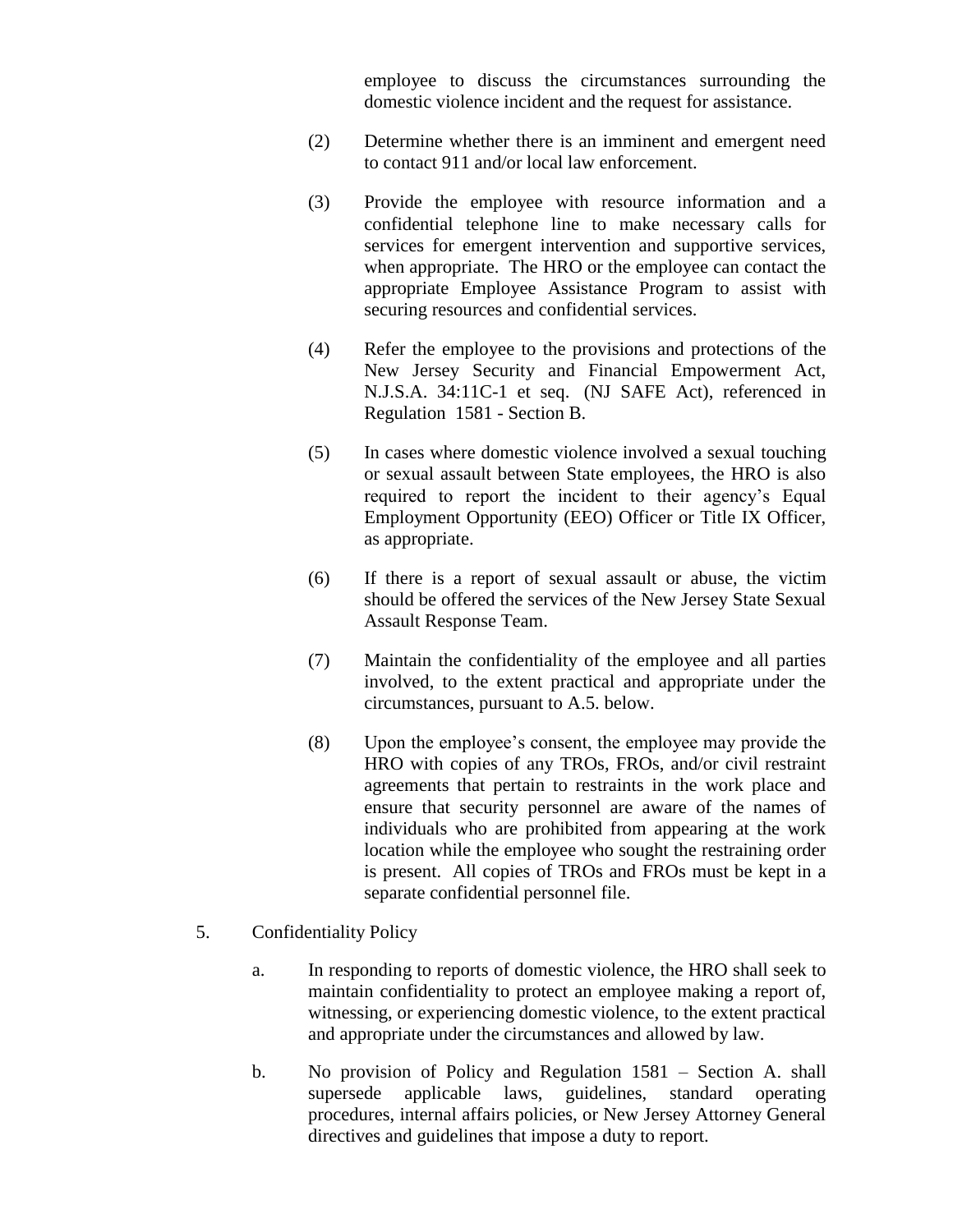- c. Policy 1581 and Regulation 1581 Section A.5. shall not prevent disclosure where to do so would result in physical harm to any person or jeopardize safety within the workplace.
	- (1) When information must be disclosed to protect the safety of individuals in the workplace, the HRO shall limit the breadth and content of such disclosure to information reasonably necessary to protect the safety of the disclosing employee and others and comply with the law.
	- (2) The HRO shall provide advance notice to the employee who disclosed information, to the extent possible, if the disclosure must be shared with other parties in order to maintain safety in the workplace or elsewhere.
	- (3) The HRO shall also provide the employee with the name and title of the person to whom they intend to provide the employee's statement and shall explain the necessity and purpose regarding the disclosure.
		- (a) For example, if the substance of the disclosure presents a threat to employees, then law enforcement will be alerted immediately.
- d. Policy 1581 and Regulation 1581 Section A. does not supersede applicable laws, guidelines, standard operating procedures, internal affairs policies, or New Jersey Attorney General directives and guidelines where mandatory reporting is required by the appointing authority or a specific class of employees.
- 6. Confidentiality of Employee Records
	- a. To ensure confidentiality and accuracy of information Policy and Regulation 1581 – Section A.6. requires the HRO to keep all documents and reports of domestic violence in a confidential personnel file separate from the employee's other personnel records.
	- b. These records shall be considered personnel records and shall not be government records available for public access under the Open Public Records Act. See N.J.S.A. 47:1A-10.
- 7. Public Employer Domestic Violence Action Plan
	- a. Public employers in the State of New Jersey shall develop an action plan to identify, respond to, and correct employee performance issues that are caused by domestic violence, pursuant to N.J.S.A. 11A:2-6a, and in accordance with the following guidelines:
		- (1) Designate an HRO with responsibilities pursuant to A.3. and A.4. above.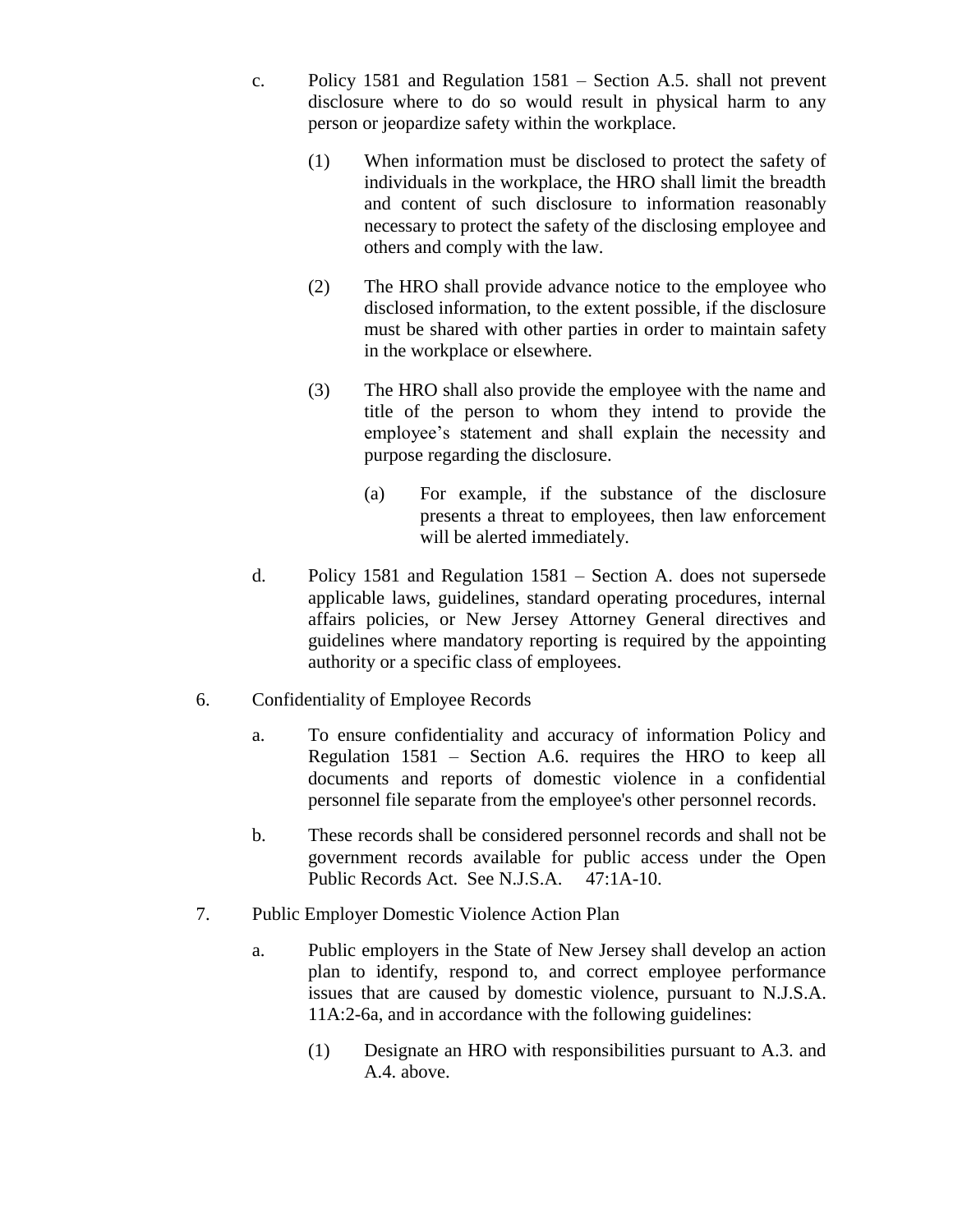- (2) Recognize that an employee may need an accommodation as the employee may experience temporary difficulty fulfilling job responsibilities.
- (3) Provide reasonable accommodations to ensure the employee's safety. Reasonable accommodations may include, but are not limited to, the following: implementation of safety measures; transfer or reassignment; modified work schedule; change in work telephone number or work-station location; assistance in documenting the violence occurring in the workplace; an implemented safety procedure; or other accommodation approved by the employer.
- (4) Advise the employee of information concerning the NJ SAFE Act; Family and Medical Leave Act (FMLA); or Family Leave Act (FLA); Temporary Disability Insurance (TDI); or Americans with Disabilities Act (ADA); or other reasonable flexible leave options when an employee, or his or her child, parent, spouse, domestic partner, civil union partner, or other relationships as defined in applicable statutes is a victim of domestic violence.
- (5) Commit to adherence of the provisions of the NJ SAFE Act, including that the employer will not retaliate against, terminate, or discipline any employee for reporting information about incidents of domestic violence, as defined in Policy and Regulation 1581 – Section A., if the victim provides notice to their human resources office of the status or if the human resources office has reason to believe an employee is a victim of domestic violence.
- (6) Advise any employee, who believes he or she has been subjected to adverse action as a result of making a report pursuant to Policy and Regulation 1581 - Section B. of the civil right of action under the NJ SAFE Act.
	- (a) Advise any employee to contact their designated Labor Relations Officer, Conscientious Employees Protection Act (CEPA) Officer, and/or Equal Employment Opportunity Officer in the event they believe the adverse action is a violation of their collective bargaining agreement, the Conscientious Employees Protection Act, or the New Jersey Law Against Discrimination and corresponding policies.
- (7) Employers, their designated HRO, and employees should familiarize themselves with Policy and Regulation 1581. Policy and Regulation 1581 shall be provided to all employees upon Board approval and to all new employees upon hiring.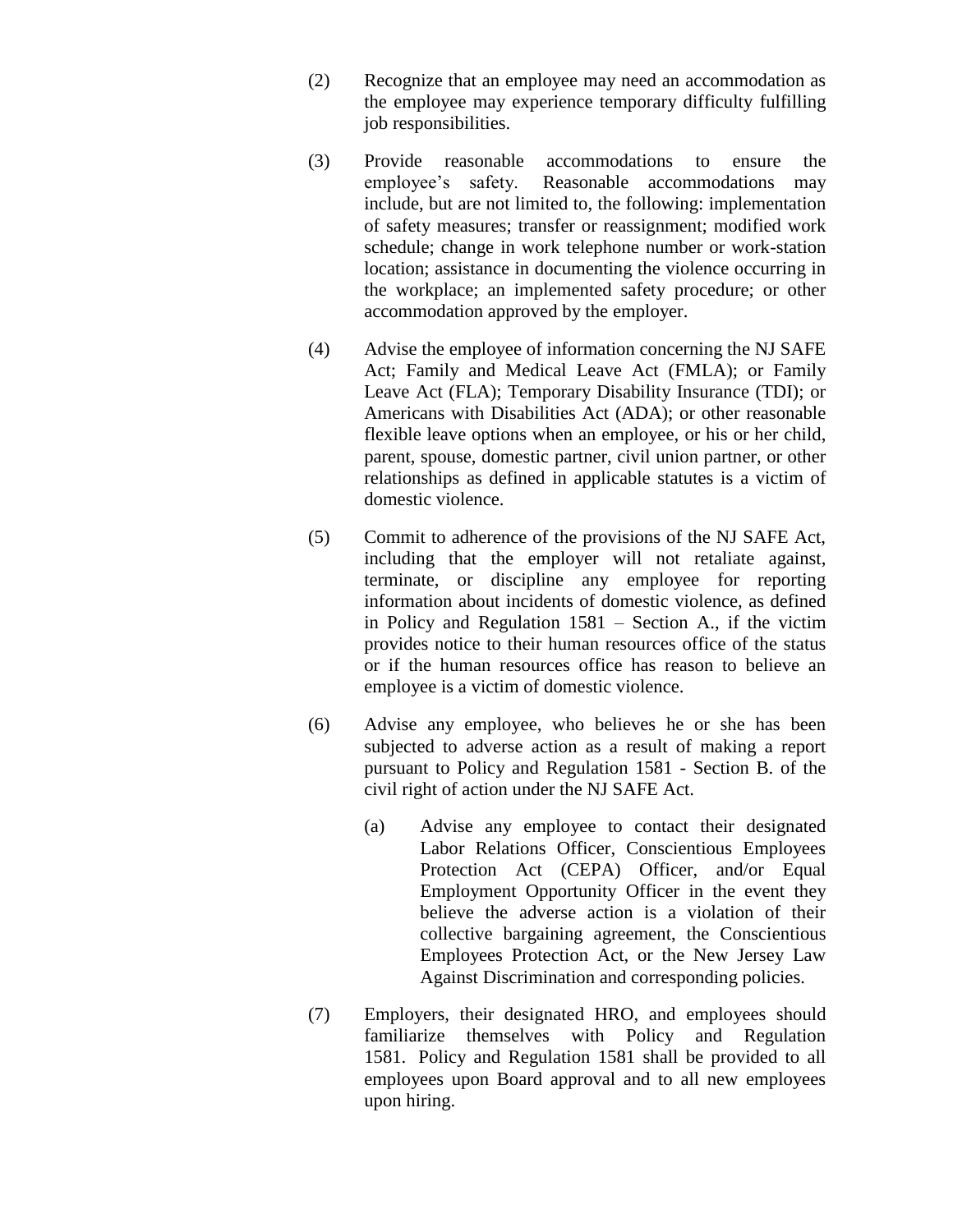- (8) Information and resources about domestic violence are encouraged to be placed in visible areas, such as restrooms, cafeterias, breakrooms, and where other resource information is located.
- 8. Resources

Resources and program information will be readily available to assist victims of domestic violence. These resources should be provided by the designated HRO to any victim of domestic violence at the time of reporting.

9. Distribution of Policy

The Civil Service Commission and the Division of Local Government Services in the Department of Community Affairs shall distribute a Uniform Domestic Violence Policy, and any modifications thereto, to public employers. The Director of the Division of Local Government Services shall release Local Finance Notices setting forth any changes to the Uniform Domestic Violence Policy, as changes occur.

10. Other Applicable Requirements

In addition to Policy and Regulation 1581, the HRO and the public employer's appointing authority, if applicable, must follow all applicable laws, guidelines, standard operating procedures, internal affairs policies, and New Jersey Attorney General directives and guidelines that impose a duty to report. Additionally, to the extent that the procedures set forth in Policy and Regulation 1581 conflict with collective negotiated agreements or with the Family Educational Rights and Privacy Act (FERPA), the provisions of the negotiated agreements and the provisions of FERPA control.

- 11. Policy Modification and Review
	- a. A public employer may seek to modify Policy and Regulation 1581 to create additional protocols to protect victims of domestic violence, but may not modify in a way that reduces or compromises the safeguards and processes set out in the Uniform Domestic Violence Policy.
	- b. The Civil Service Commission will review and modify their Uniform Domestic Violence Policy periodically and as needed.
- 12. Policy Enforceability

The provisions of the Uniform Domestic Violence Policy are intended to be implemented by the Civil Service Commission. These provisions do not create any promises or rights that may be enforced by any persons or entities.

13. Policy Inquiries and Effective Date

Any questions concerning the interpretation or implementation of the Uniform Domestic Violence Policy shall be addressed to the Chair/Chief Executive Officer of the Civil Service Commission, or their designee. The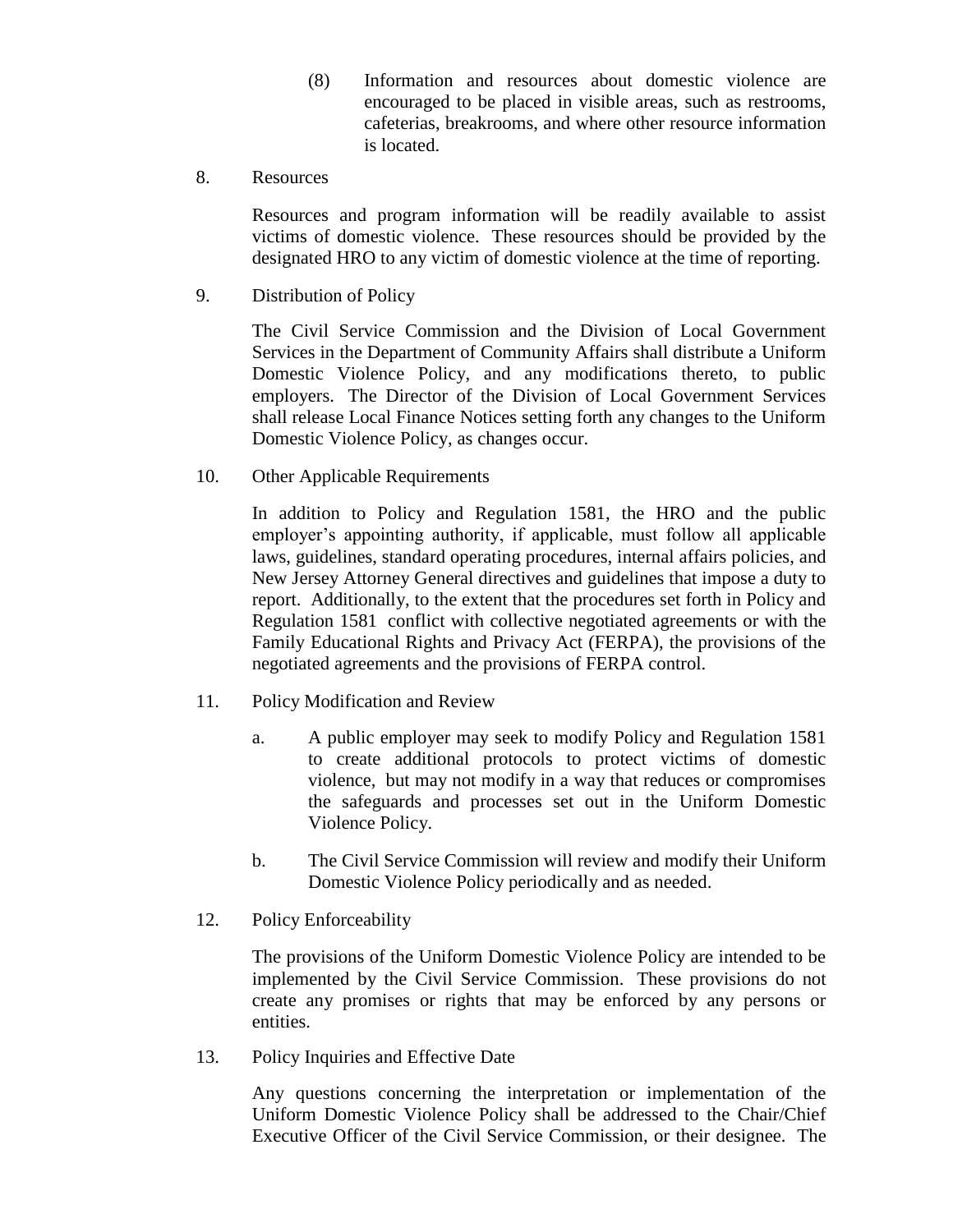Uniform Domestic Violence Policy and Policy and Regulation 1581 shall be enforceable upon the HRO's completion of training on the Uniform Domestic Violence Policy and Policy and Regulation 1581.

- B. NJ SAFE Act  $(N.J.S.A. 34:11C-1$  et seq.)
	- 1. The New Jersey Security and Financial Empowerment Act, N.J.S.A. 34:11C-1, et seq. (NJ SAFE Act), is a law that provides employment protection for victims of domestic or sexual violence.
	- 2. Definitions (N.J.S.A. 34:11C-2)

The following terms are defined solely for the purpose of N.J.S.A. 34:11C-1 et seq. - NJ SAFE Act:

"Employee" means a person who is employed for at least twelve months by an employer, with respect to whom benefits are sought under the NJ SAFE Act, for not less than 1,000 base hours during the immediately preceding twelve-month period. Any time, up to a maximum of ninety calendar days, during which a person is laid off or furloughed by an employer due to that employer curtailing operations because of a state of emergency declared after October 22, 2012, shall be regarded as time in which the person is employed for the purpose of determining eligibility for leave time under the NJ SAFE Act. In making the determination, the base hours per week during the layoff or furlough shall be deemed to be the same as the average number of hours worked per week during the rest of the twelve-month period.

"Employer" means a person or corporation, partnership, individual proprietorship, joint venture, firm or company, or other similar legal entity which engages the services of an employee and employs twenty-five or more employees for each working day during each of twenty or more calendar work weeks in the then current or immediately preceding calendar year. "Employer" includes the State, any political subdivision thereof, and all public offices, agencies, boards, or bodies.

"State of emergency" means a natural or man-made disaster or emergency for which a state of emergency has been declared by the President of the United States or the Governor, or for which a state of emergency has been declared by a municipal emergency management coordinator.

- 3. Regulations Relative to Unpaid Leave for Employees and Family Members Affected by Certain Offenses (N.J.S.A. 34:11C-3)
	- a. Any employee of an employer in the State of New Jersey who was a victim of an incident of domestic violence as defined in N.J.S.A. 2C:25-19, or a sexually violent offense as defined in N.J.S.A. 30:4- 27.26, or whose parent-in-law, sibling, grandparent, grandchild, child, parent, spouse, domestic partner, or civil union partner individual, or any other individual related by blood to the employee, and any other individual that the employee shows to have a close association with the employee which is the equivalent of a family relationship, was a victim shall be entitled to unpaid leave of no more than twenty days in one twelve-month period, to be used in the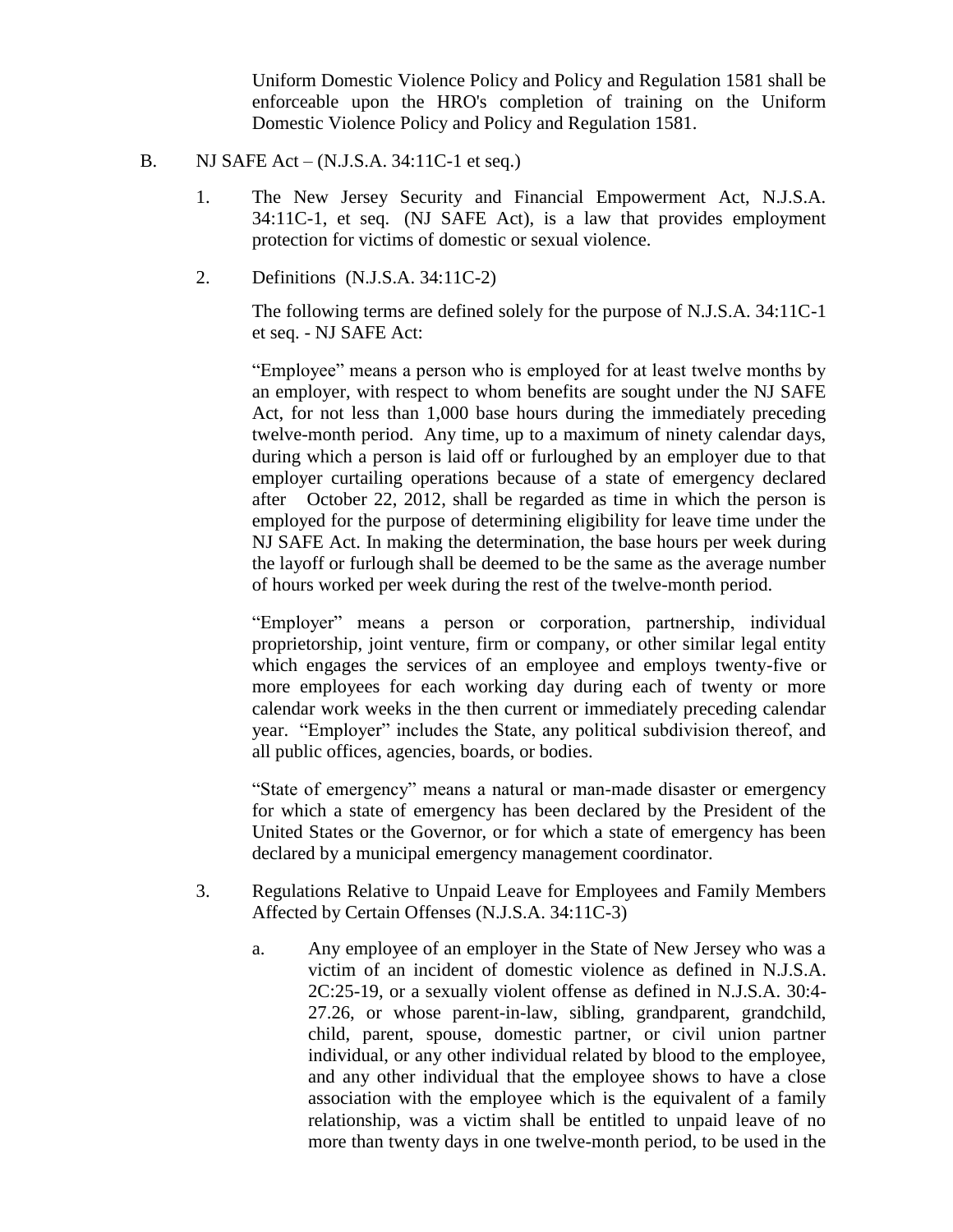twelve-month period next following any incident of domestic violence or any sexually violent offense as provided in N.J.S.A. 34:11C-3.

For purposes of N.J.S.A. 34:11C-3 and Regulation 1581 - Section B.3., each incident of domestic violence or any sexually violent offense shall constitute a separate offense for which an employee is entitled to unpaid leave, provided that the employee has not exhausted the allotted twenty days for the twelve-month period.

The unpaid leave may be taken intermittently in intervals of no less than one day, as needed for the purpose of engaging in any of the following activities as they relate to the incident of domestic violence or sexually violent offense:

- (1) Seeking medical attention for, or recovering from, physical or psychological injuries caused by domestic or sexual violence to the employee or the employee's parent-in-law, sibling, grandparent, grandchild, child, parent, spouse, domestic partner, or civil union partner individual, or any other individual related by blood to the employee, and any other individual that the employee shows to have a close association with the employee which is the equivalent of a family relationship;
- (2) Obtaining services from a victim services organization for the employee or the employee's parent-in-law, sibling, grandparent, grandchild, child, parent, spouse, domestic partner, or civil union partner individual, or any other individual related by blood to the employee, and any other individual that the employee shows to have a close association with the employee which is the equivalent of a family relationship;
- (3) Obtaining psychological or other counseling for the employee or the employee's parent-in-law, sibling, grandparent, grandchild, child, parent, spouse, domestic partner, or civil union partner individual, or any other individual related by blood to the employee, and any other individual that the employee shows to have a close association with the employee which is the equivalent of a family relationship;
- (4) Participating in safety planning, temporarily or permanently relocating, or taking other actions to increase the safety of the employee or the employee's parent-in-law, sibling, grandparent, grandchild, child, parent, spouse, domestic partner, or civil union partner individual, or any other individual related by blood to the employee, and any other individual that the employee shows to have a close association with the employee which is the equivalent of a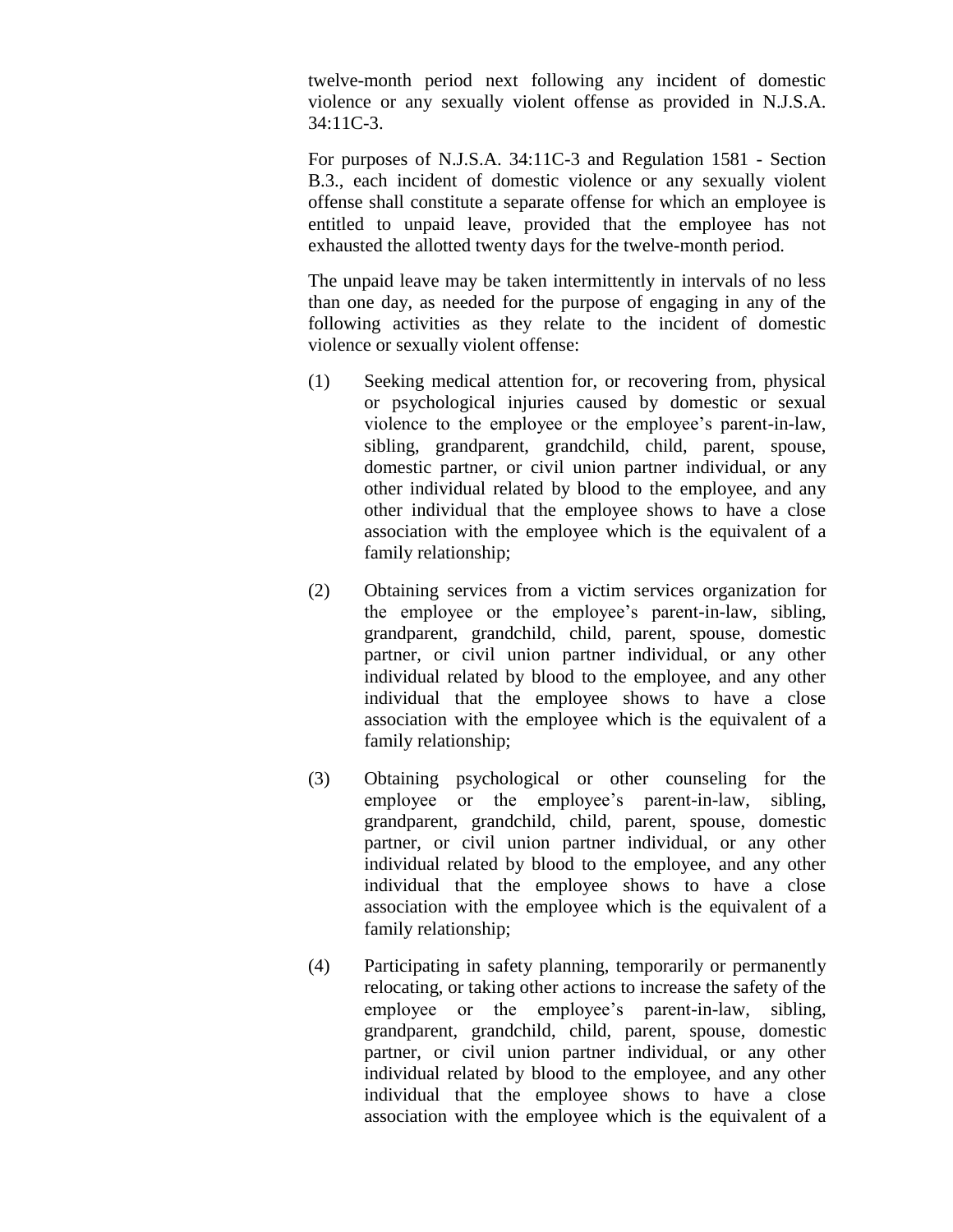family relationship, from future domestic or sexual violence or to ensure economic security;

- (5) Seeking legal assistance or remedies to ensure the health and safety of the employee or the employee's parent-in-law, sibling, grandparent, grandchild, child, parent, spouse, domestic partner, or civil union partner, individual, or any other individual related by blood to the employee, and any other individual that the employee shows to have a close association with the employee which is the equivalent of a family relationship, including preparing for, or participating in, any civil or criminal legal proceeding related to or derived from domestic or sexual violence; or
- (6) Attending, participating in, or preparing for a criminal or civil court proceeding relating to an incident of domestic or sexual violence of which the employee or the employee's parent-in-law, sibling, grandparent, grandchild, child, parent, spouse, domestic partner, or civil union partner, or any other individual related by blood to the employee, and any other individual that the employee shows to have a close association with the employee which is the equivalent of a family relationship, was a victim.
- b. An eligible employee may elect to use any accrued paid vacation leave, personal leave, or medical or sick leave of the employee, or any family temporary disability leave benefits provided pursuant to N.J.S.A. 43:21-27 during any part of the twenty-day period of unpaid leave provided under N.J.S.A 34:11C-3 and Regulation 1581 - Section B.3.a.

In such case, any paid leave provided by the employer, and accrued pursuant to established policies of the employer, or family temporary disability leave benefits, shall run concurrently with the unpaid leave provided under N.J.S.A. 34:11C-3.a and Regulation 1581 - Section B.3.a. and, accordingly, the employee shall receive pay pursuant to the employer's applicable paid leave policy, or family temporary disability leave benefits, during the period of otherwise unpaid leave. If an employee requests leave for a reason covered by both N.J.S.A. 34:11C-3.a and the "Family Leave Act," N.J.S.A. 34:11B-1 et seq. or the Federal "Family and Medical Leave Act of 1993," 29 U.S.C. § 2601 et seq., the leave shall count simultaneously against the employee's entitlement under each respective law.

Leave granted under N.J.S.A. 34:11C-3 and Regulation 1581 - Section B. shall not conflict with any rights pursuant to the "Family Leave Act," the "Temporary Disability Benefits Law," N.J.S.A. 43:21-25 et al, or the Federal "Family and Medical Leave Act of 1993."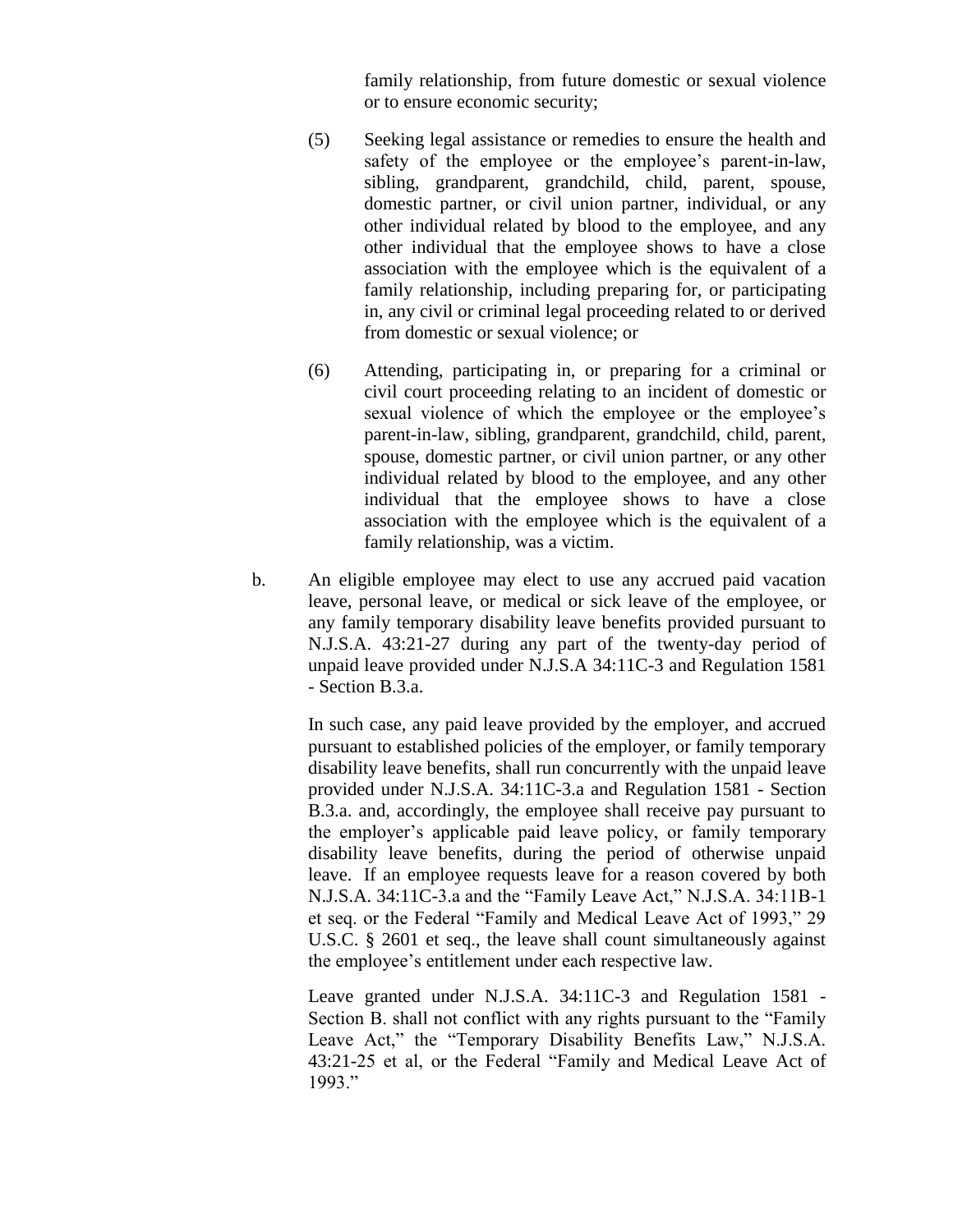- c. Prior to taking the leave provided for in N.J.S.A. 34:11C-3 and Regulation 1581 - Section B.3.a., an employee shall, if the necessity for the leave is foreseeable, provide the employer with written notice of the need for the leave, unless an emergency or other unforeseen circumstance precludes prior notice. The notice shall be provided to the employer as far in advance as is reasonable and practical under the circumstances.
- d. Nothing contained in the NJ SAFE Act (N.J.S.A. 34:11C-1 et seq.) and Regulation 1581 - Section B. shall be construed to prohibit an employer from requiring that a period of leave provided pursuant to N.J.S.A. 34:11C-3 and Regulation 1581 - Section B. be supported by the employee with documentation of the domestic violence or sexually violent offense which is the basis for the leave.

If the employer requires the documentation, the employee shall be regarded as having provided sufficient documentation if the employee provides one or more of the following:

- (1) A domestic violence restraining order or other documentation of equitable relief issued by a court of competent jurisdiction;
- (2) A letter or other written documentation from the county or municipal prosecutor documenting the domestic violence or sexually violent offense;
- (3) Documentation of the conviction of a person for the domestic violence or sexually violent offense;
- (4) Medical documentation of the domestic violence or sexually violent offense;
- (5) Certification from a certified Domestic Violence Specialist or the director of a designated domestic violence agency or Rape Crisis Center, that the employee or employee's parentin-law, sibling, grandparent, grandchild, child, parent, spouse, domestic partner, or civil union partner, or any other individual related by blood to the employee, and any other individual that the employee shows to have a close association with the employee which is the equivalent of a family relationship, is a victim of domestic violence or a sexually violent offense; or
- (6) Other documentation or certification of the domestic violence or sexually violent offense provided by a social worker, member of the clergy, shelter worker, or other professional who has assisted the employee or employee's parent-in-law, sibling, grandparent, grandchild, child, parent, spouse, domestic partner, or civil union partner, or any other individual related by blood to the employee, and any other individual that the employee shows to have a close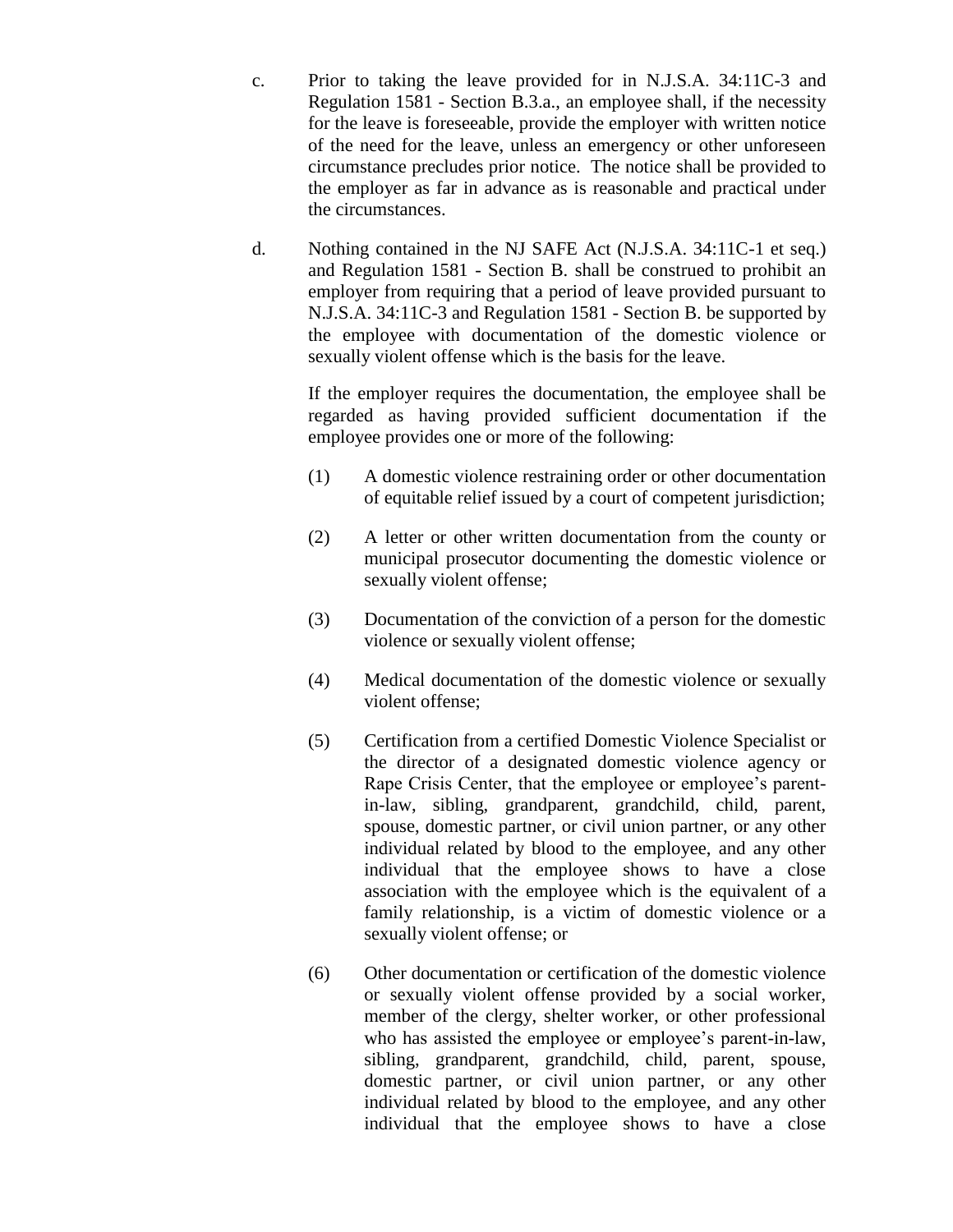association with the employee which is the equivalent of a family relationship, in dealing with the domestic violence or sexually violent offenses.

For the purpose of N.J.S.A. 34:11C-3.c and Regulation 1581 - Section B.3.d.:

- (1) "Certified Domestic Violence Specialist" means a person who has fulfilled the requirements of certification as a Domestic Violence Specialist established by the New Jersey Association of Domestic Violence Professionals;
- (2) "Designated Domestic Violence Agency" means a countywide organization with a primary purpose to provide services to victims of domestic violence, and which provides services that conform to the core domestic violence services profile as defined by the Division of Child Protection and Permanency in the Department of Children and Families and is under contract with the Division for the express purpose of providing the services.
- (3) "Rape Crisis Center" means an office, institution, or center offering assistance to victims of sexual offenses through crisis intervention, medical and legal information, and follow-up counseling.
- e. An employer shall display conspicuous notice of its employees' rights and obligations pursuant to the provisions of the NJ SAFE Act, in such form and manner as the Commissioner of Labor and Workforce Development shall prescribe, and use other appropriate means to keep its employees so informed.
- f. No provision of N.J.S.A. 34:11C-1 et seq. and Policy and Regulation 1581 – Section B. shall be construed as requiring or permitting an employer to reduce employment benefits provided by the employer or required by a collective bargaining agreement which are in excess of those required by the NJ SAFE Act. Nor shall any provision of N.J.S.A. 34:11C-1 et seq. and Policy and Regulation 1581 – Section B. be construed to prohibit the negotiation and provision through collective bargaining agreements of leave policies or benefit programs which provide benefits in excess of those required by the NJ SAFE Act. N.J.S.A. 34:11C-3.e and Regulation 1581 – Section B.3.f. shall apply irrespective of the date that a collective bargaining agreement takes effect.

Nothing contained in N.J.S.A. 34:11C-1 et seq. and Policy and Regulation 1581 – Section B. shall be construed as permitting an employer to:

(1) Rescind or reduce any employment benefit accrued prior to the date on which the leave taken pursuant to the NJ SAFE Act commenced; or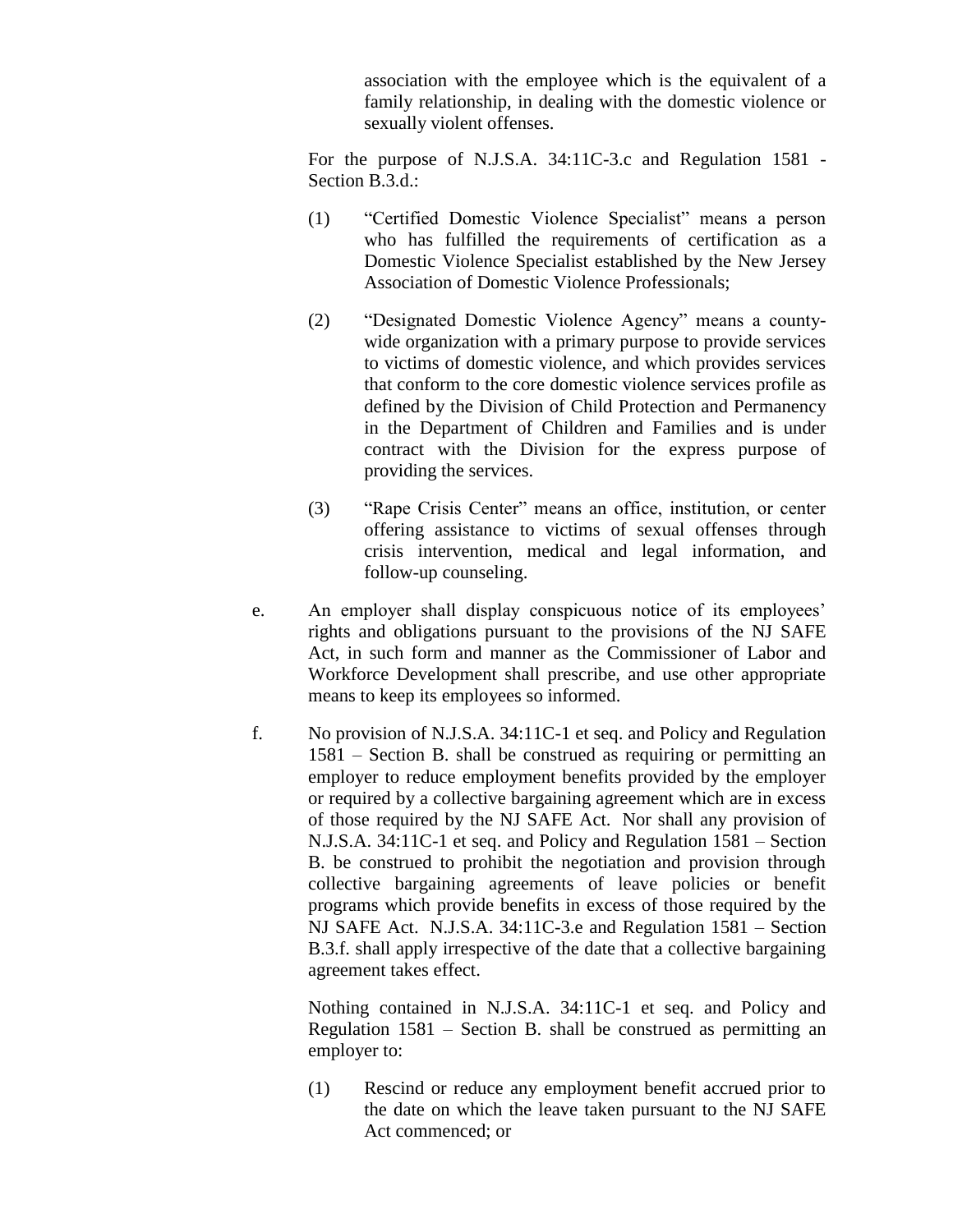- (2) Rescind or reduce any employment benefit, unless the rescission or reduction of the benefit is based on changes that would have occurred if an employee continued to work without taking the leave provided pursuant to Regulation 1581 – Section B.3.a.
- g. All information provided to an employer pursuant to N.J.S.A. 34:11C-3.c and Regulation 1581 – Section B.3.d. above and any information regarding a leave taken pursuant to N.J.S.A. 34:11C-3.c and any failure of an employee to return to work, shall be retained in the strictest confidentiality, unless the disclosure is voluntarily authorized in writing by the employee or is required by a Federal or State law, rule, or regulation.
- 4. Certain Actions by Employer Prohibited (N.J.S.A. 34:11C-4)

An employer shall not discharge, harass, or otherwise discriminate, retaliate, or threaten to discharge, harass, or otherwise discriminate or retaliate against an employee with respect to the compensation, terms, conditions, or privileges of employment on the basis that the employee took or requested any leave to which the employee was entitled pursuant to N.J.S.A. 34:11C-3 of the NJ SAFE Act and Regulation 1581 – Section B.3. or on the basis that the employee refused to authorize the release of information deemed confidential pursuant to N.J.S.A. 34:11C-3.f and Regulation 1581 – Section B.3.g.

- 5. Violations; Penalties (N.J.S.A. 34:11C-5)
	- a. Upon a violation of any of the provisions of N.J.S.A. 34:11C-3 and Regulation 1581 - Section B.3., or N.J.S.A. 34:11C-4 and Regulation 1581 - Section B.4., an employee or former employee may institute a civil action in the Superior Court for relief. All remedies available in common law tort actions shall be available to a prevailing plaintiff. The Court may also order any or all of the following relief:
		- (1) An assessment of a civil fine of not less than \$1,000 and not more than \$2,000 for the first violation of any of the provisions of N.J.S.A. 34:11C-3 or N.J.S.A. 34:11C-4 and not more than \$5,000 for each subsequent violation;
		- (2) An injunction to restrain the continued violation of any of the provisions of N.J.S.A. 34:11C-3 or N.J.S.A. 34:11C-4;
		- (3) Reinstatement of the employee to the same position or to a position equivalent to that which the employee held prior to unlawful discharge or retaliatory action;
		- (4) Reinstatement of full fringe benefits and seniority rights;
		- (5) Compensation for any lost wages, benefits, and other remuneration;